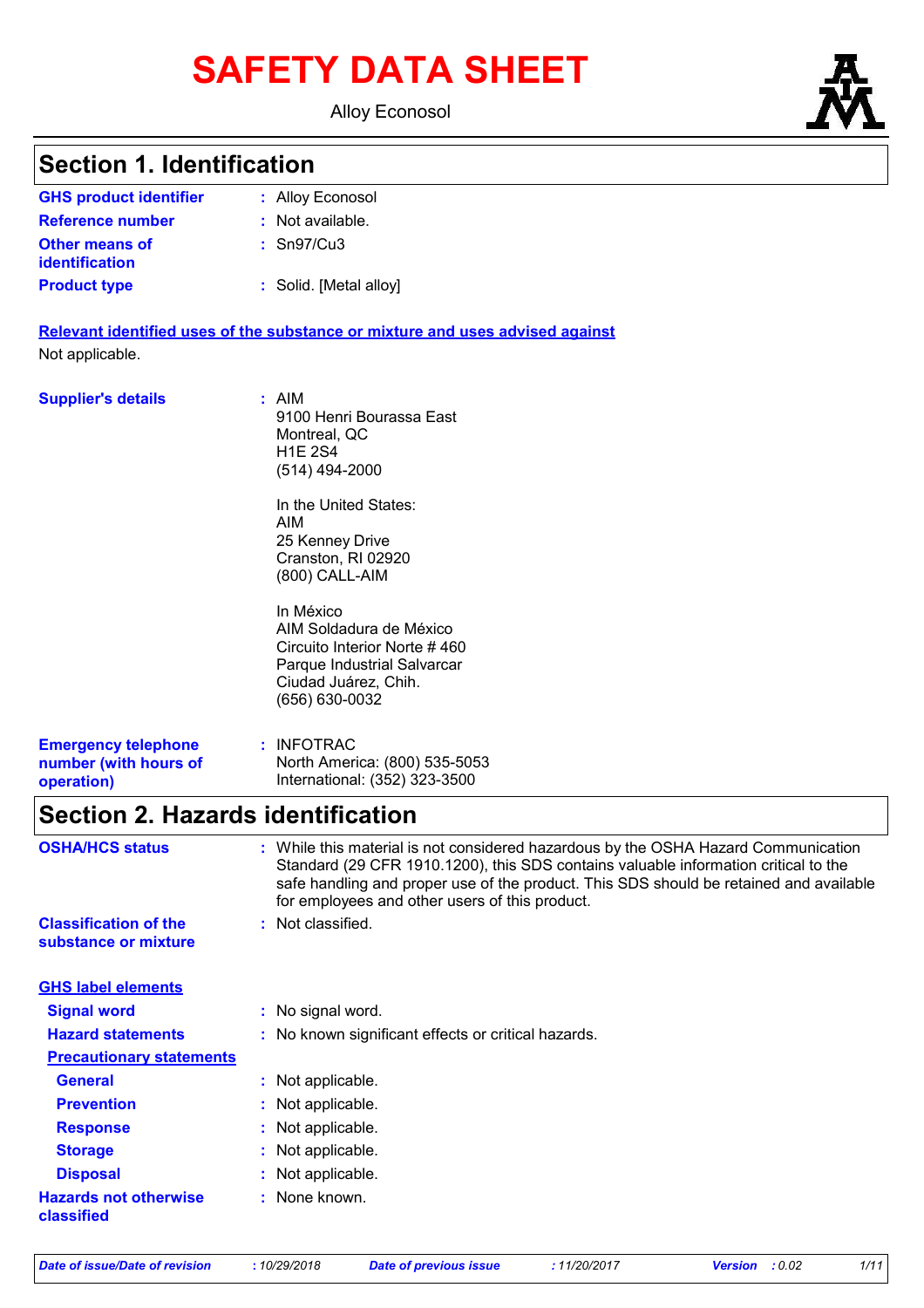### **Section 3. Composition/information on ingredients**

#### **Other means of Substance/mixture :**

**identification**

Mixture

**:** Sn97/Cu3

| <b>Ingredient name</b> | $\mathbf{0}$<br>$\overline{I}$ | <b>CAS number</b> |
|------------------------|--------------------------------|-------------------|
| ' Tin                  | $\geq 90$                      | 7440-31-5         |
| copper                 | צ≥                             | 7440-50-8         |

Any concentration shown as a range is to protect confidentiality or is due to batch variation.

**There are no additional ingredients present which, within the current knowledge of the supplier and in the concentrations applicable, are classified as hazardous to health or the environment and hence require reporting in this section.**

**Occupational exposure limits, if available, are listed in Section 8.**

### **Section 4. First aid measures**

**Description of necessary first aid measures**

| <b>Eye contact</b>  | : Immediately flush eyes with plenty of water, occasionally lifting the upper and lower<br>eyelids. Check for and remove any contact lenses. Get medical attention if irritation<br>occurs.                                                                                                                                                            |
|---------------------|--------------------------------------------------------------------------------------------------------------------------------------------------------------------------------------------------------------------------------------------------------------------------------------------------------------------------------------------------------|
| <b>Inhalation</b>   | : Remove victim to fresh air and keep at rest in a position comfortable for breathing. Get<br>medical attention if symptoms occur.                                                                                                                                                                                                                     |
| <b>Skin contact</b> | : Flush contaminated skin with plenty of water. Remove contaminated clothing and<br>shoes. Get medical attention if symptoms occur.                                                                                                                                                                                                                    |
| <b>Ingestion</b>    | : Wash out mouth with water. Remove victim to fresh air and keep at rest in a position<br>comfortable for breathing. If material has been swallowed and the exposed person is<br>conscious, give small quantities of water to drink. Do not induce vomiting unless<br>directed to do so by medical personnel. Get medical attention if symptoms occur. |

#### **Most important symptoms/effects, acute and delayed**

| <b>Potential acute health effects</b> |                                                     |
|---------------------------------------|-----------------------------------------------------|
| Eye contact                           | : No known significant effects or critical hazards. |
| <b>Inhalation</b>                     | : No known significant effects or critical hazards. |
| <b>Skin contact</b>                   | : No known significant effects or critical hazards. |
| <b>Ingestion</b>                      | : No known significant effects or critical hazards. |
| <b>Over-exposure signs/symptoms</b>   |                                                     |
| Eye contact                           | : No specific data.                                 |
| <b>Inhalation</b>                     | : No specific data.                                 |
| <b>Skin contact</b>                   | : No specific data.                                 |
| <b>Ingestion</b>                      | : No specific data.                                 |
|                                       |                                                     |

|                                   | Indication of immediate medical attention and special treatment needed, if necessary                                           |  |
|-----------------------------------|--------------------------------------------------------------------------------------------------------------------------------|--|
| <b>Notes to physician</b>         | : Treat symptomatically. Contact poison treatment specialist immediately if large<br>quantities have been ingested or inhaled. |  |
| <b>Specific treatments</b>        | : No specific treatment.                                                                                                       |  |
| <b>Protection of first-aiders</b> | : No action shall be taken involving any personal risk or without suitable training.                                           |  |

#### **See toxicological information (Section 11)**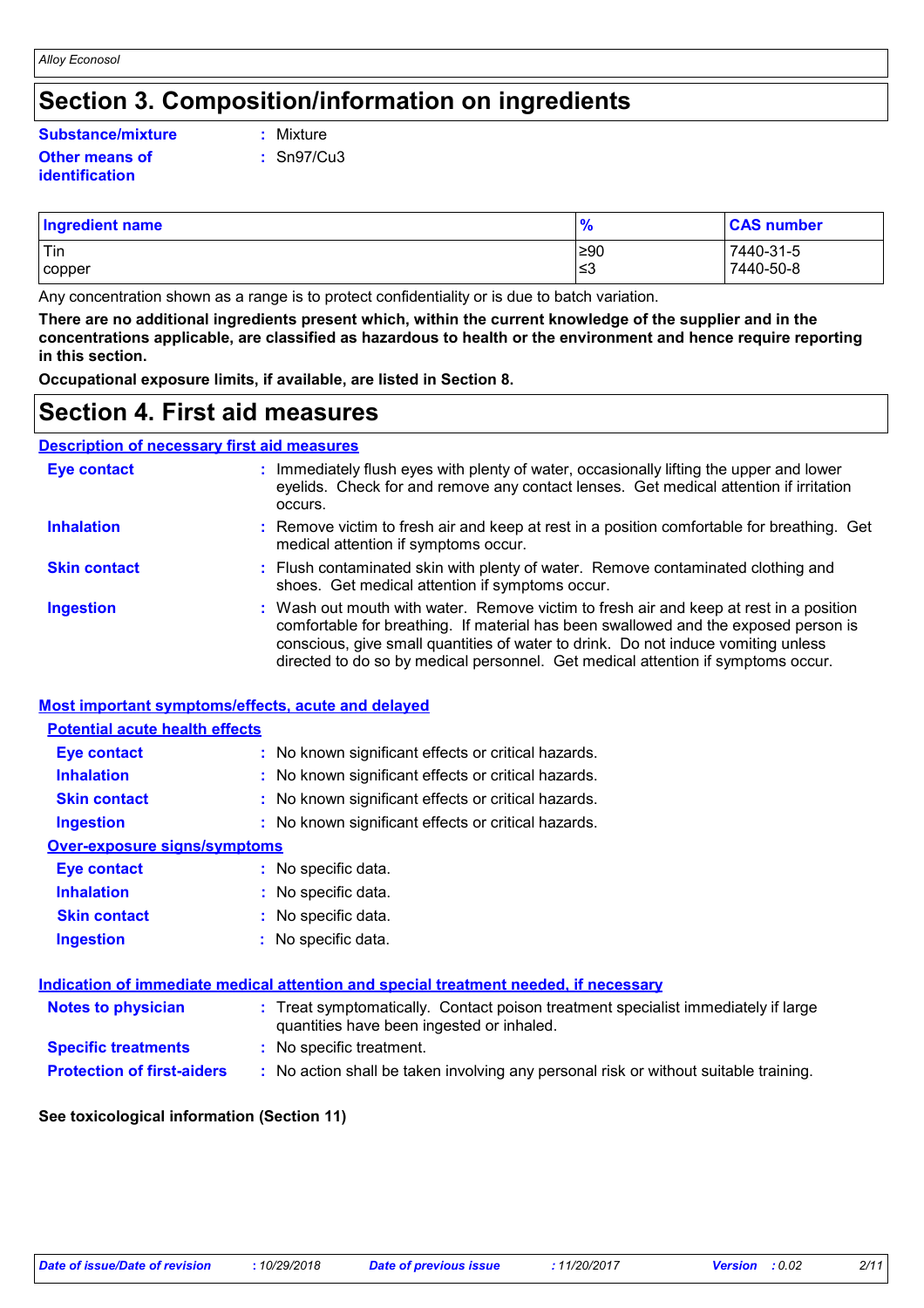### **Section 5. Fire-fighting measures**

| <b>Extinguishing media</b>                               |                                                                                                                                                                                                     |
|----------------------------------------------------------|-----------------------------------------------------------------------------------------------------------------------------------------------------------------------------------------------------|
| <b>Suitable extinguishing</b><br>media                   | : Use an extinguishing agent suitable for the surrounding fire.                                                                                                                                     |
| <b>Unsuitable extinguishing</b><br>media                 | : None known.                                                                                                                                                                                       |
| <b>Specific hazards arising</b><br>from the chemical     | : No specific fire or explosion hazard.                                                                                                                                                             |
| <b>Hazardous thermal</b><br>decomposition products       | : Decomposition products may include the following materials:<br>metal oxide/oxides                                                                                                                 |
| <b>Special protective actions</b><br>for fire-fighters   | : Promptly isolate the scene by removing all persons from the vicinity of the incident if<br>there is a fire. No action shall be taken involving any personal risk or without suitable<br>training. |
| <b>Special protective</b><br>equipment for fire-fighters | : Fire-fighters should wear appropriate protective equipment and self-contained breathing<br>apparatus (SCBA) with a full face-piece operated in positive pressure mode.                            |
| <b>Remark</b>                                            | : Massive metal is nonflammable.                                                                                                                                                                    |

### **Section 6. Accidental release measures**

|                                                              | Personal precautions, protective equipment and emergency procedures                                                                                                                                                                                                                                                                              |
|--------------------------------------------------------------|--------------------------------------------------------------------------------------------------------------------------------------------------------------------------------------------------------------------------------------------------------------------------------------------------------------------------------------------------|
| For non-emergency<br>personnel                               | : No action shall be taken involving any personal risk or without suitable training.<br>Evacuate surrounding areas. Keep unnecessary and unprotected personnel from<br>entering. Do not touch or walk through spilled material. Put on appropriate personal<br>protective equipment.                                                             |
| For emergency responders                                     | : If specialized clothing is required to deal with the spillage, take note of any information in<br>Section 8 on suitable and unsuitable materials. See also the information in "For non-<br>emergency personnel".                                                                                                                               |
| <b>Environmental precautions</b>                             | : Avoid dispersal of spilled material and runoff and contact with soil, waterways, drains<br>and sewers. Inform the relevant authorities if the product has caused environmental<br>pollution (sewers, waterways, soil or air).                                                                                                                  |
| <b>Methods and materials for containment and cleaning up</b> |                                                                                                                                                                                                                                                                                                                                                  |
| <b>Small spill</b>                                           | : Move containers from spill area. Vacuum or sweep up material and place in a<br>designated, labeled waste container. Dispose of via a licensed waste disposal<br>contractor.                                                                                                                                                                    |
| <b>Large spill</b>                                           | : Move containers from spill area. Prevent entry into sewers, water courses, basements<br>or confined areas. Vacuum or sweep up material and place in a designated, labeled<br>waste container. Dispose of via a licensed waste disposal contractor. Note: see<br>Section 1 for emergency contact information and Section 13 for waste disposal. |

### **Section 7. Handling and storage**

#### **Precautions for safe handling**

| <b>Protective measures</b>                       | : Put on appropriate personal protective equipment (see Section 8).                                                                                                                                                                                                                                                                                           |
|--------------------------------------------------|---------------------------------------------------------------------------------------------------------------------------------------------------------------------------------------------------------------------------------------------------------------------------------------------------------------------------------------------------------------|
| <b>Advice on general</b><br>occupational hygiene | : Eating, drinking and smoking should be prohibited in areas where this material is<br>handled, stored and processed. Workers should wash hands and face before eating,<br>drinking and smoking. Remove contaminated clothing and protective equipment before<br>entering eating areas. See also Section 8 for additional information on hygiene<br>measures. |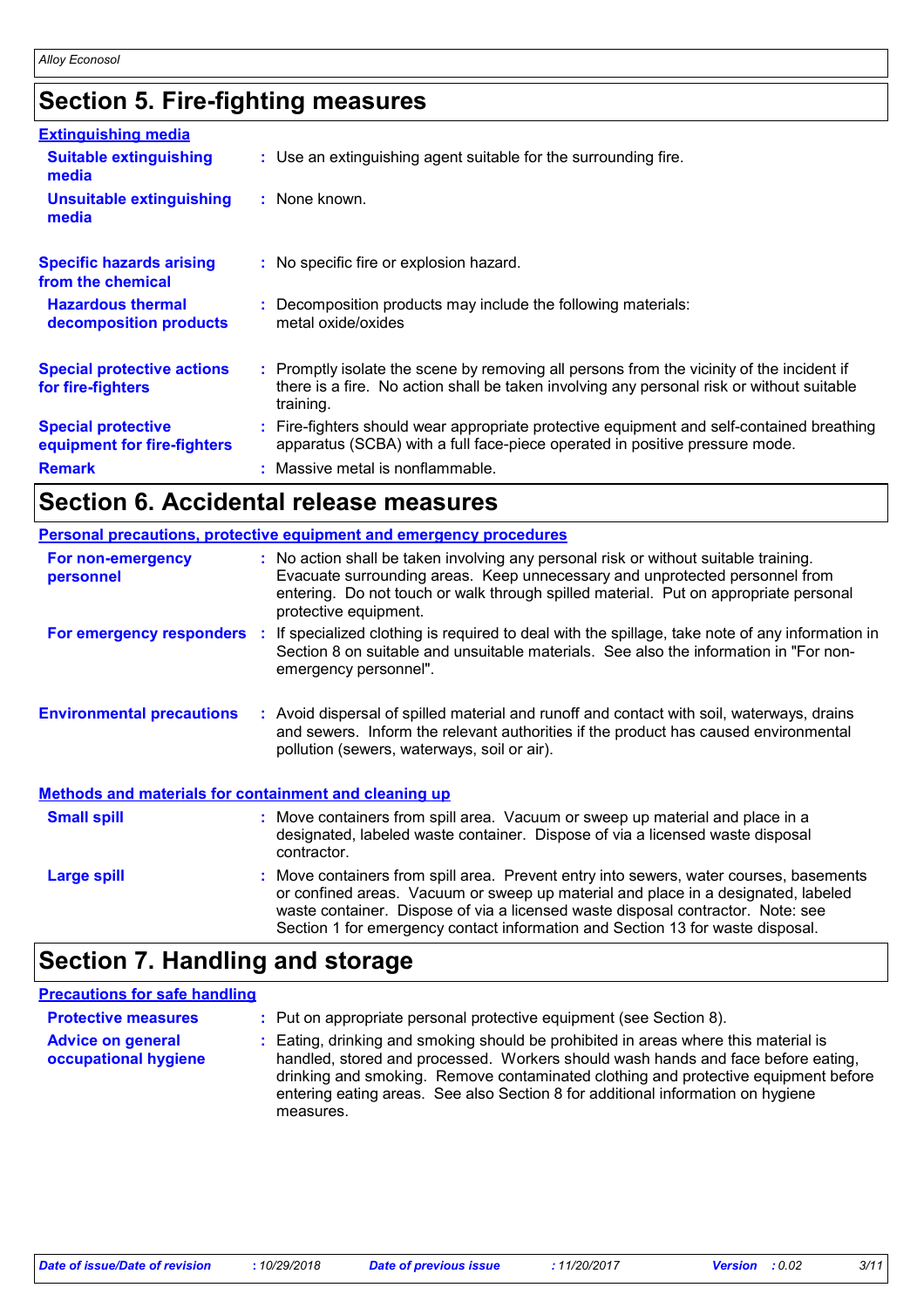## **Section 7. Handling and storage**

| Conditions for safe storage, : | Store in accordance with local regulations. Store in original container protected from                                                                                                                                                                                                                               |
|--------------------------------|----------------------------------------------------------------------------------------------------------------------------------------------------------------------------------------------------------------------------------------------------------------------------------------------------------------------|
| including any                  | direct sunlight in a dry, cool and well-ventilated area, away from incompatible materials                                                                                                                                                                                                                            |
| <b>incompatibilities</b>       | (see Section 10) and food and drink. Keep container tightly closed and sealed until<br>ready for use. Containers that have been opened must be carefully resealed and kept<br>upright to prevent leakage. Do not store in unlabeled containers. Use appropriate<br>containment to avoid environmental contamination. |

### **Section 8. Exposure controls/personal protection**

#### **Control parameters**

### **Occupational exposure limits**

| <b>Ingredient name</b> | <b>Exposure limits</b>                                                                                                                                                                                                                                                                                                        |
|------------------------|-------------------------------------------------------------------------------------------------------------------------------------------------------------------------------------------------------------------------------------------------------------------------------------------------------------------------------|
| Tin                    | OSHA (United States, 0/1997). Notes:<br>Respirable<br>TWA: $2 \text{ mg/m}^3$<br>NIOSH (United States, 0/1994). Notes:<br><b>Respirable</b><br>TWA: $2 \text{ mg/m}^3$<br>STEL: $4 \text{ mg/m}^3$<br>ACGIH TLV (United States, 3/2016).<br>TWA: $2 \text{ mg/m}^3$ , (as Sn) 8 hours.<br>NIOSH REL (United States, 10/2013). |
|                        | TWA: $2 \text{ mg/m}^3$ , (as Sn) 10 hours.<br>OSHA PEL (United States, 6/2016).<br>TWA: $2 \text{ mg/m}^3$ , (as Sn) 8 hours.                                                                                                                                                                                                |
| copper                 | ACGIH TLV (United States, 3/2016).<br>TWA: 1 mg/m <sup>3</sup> , (as Cu) 8 hours. Form: Dust<br>and mist<br>TWA: 0.2 mg/m <sup>3</sup> 8 hours. Form: Fume<br>OSHA PEL 1989 (United States, 3/1989).                                                                                                                          |
|                        | TWA: $1 \text{ mg/m}^3$ , (as Cu) 8 hours. Form:<br><b>Dusts and Mists</b><br>TWA: 0.1 mg/m <sup>3</sup> , (as Cu) 8 hours. Form:<br>Fume                                                                                                                                                                                     |
|                        | NIOSH REL (United States, 10/2013).<br>TWA: 1 mg/m <sup>3</sup> , (as Cu) 10 hours. Form:<br>Dusts and Mists<br>OSHA PEL (United States, 6/2016).                                                                                                                                                                             |
|                        | TWA: 1 mg/m <sup>3</sup> 8 hours. Form: Dusts and<br><b>Mists</b><br>TWA: 0.1 mg/m <sup>3</sup> 8 hours. Form: Fume<br>NIOSH (United States, 0/1994).                                                                                                                                                                         |
|                        | TWA: $1 \text{ mg/m}^3$<br>OSHA (United States, 0/1989).<br>TWA: $0.1 \text{ mg/m}^3$                                                                                                                                                                                                                                         |

| <b>Appropriate engineering</b><br>controls | : Good general ventilation should be sufficient to control worker exposure to airborne<br>contaminants.                                                                                                                                                                                                                                                                                           |
|--------------------------------------------|---------------------------------------------------------------------------------------------------------------------------------------------------------------------------------------------------------------------------------------------------------------------------------------------------------------------------------------------------------------------------------------------------|
| <b>Environmental exposure</b><br>controls  | : Emissions from ventilation or work process equipment should be checked to ensure<br>they comply with the requirements of environmental protection legislation. In some<br>cases, fume scrubbers, filters or engineering modifications to the process equipment<br>will be necessary to reduce emissions to acceptable levels.                                                                   |
| <b>Individual protection measures</b>      |                                                                                                                                                                                                                                                                                                                                                                                                   |
| <b>Hygiene measures</b>                    | : Wash hands, forearms and face thoroughly after handling chemical products, before<br>eating, smoking and using the lavatory and at the end of the working period.<br>Appropriate techniques should be used to remove potentially contaminated clothing.<br>Wash contaminated clothing before reusing. Ensure that eyewash stations and safety<br>showers are close to the workstation location. |

| Date of issue/Date of revision | 10/29/2018 | <b>Date of previous issue</b> | : 11/20/2017 | <b>Version</b> : 0.02 | 4/11 |
|--------------------------------|------------|-------------------------------|--------------|-----------------------|------|
|--------------------------------|------------|-------------------------------|--------------|-----------------------|------|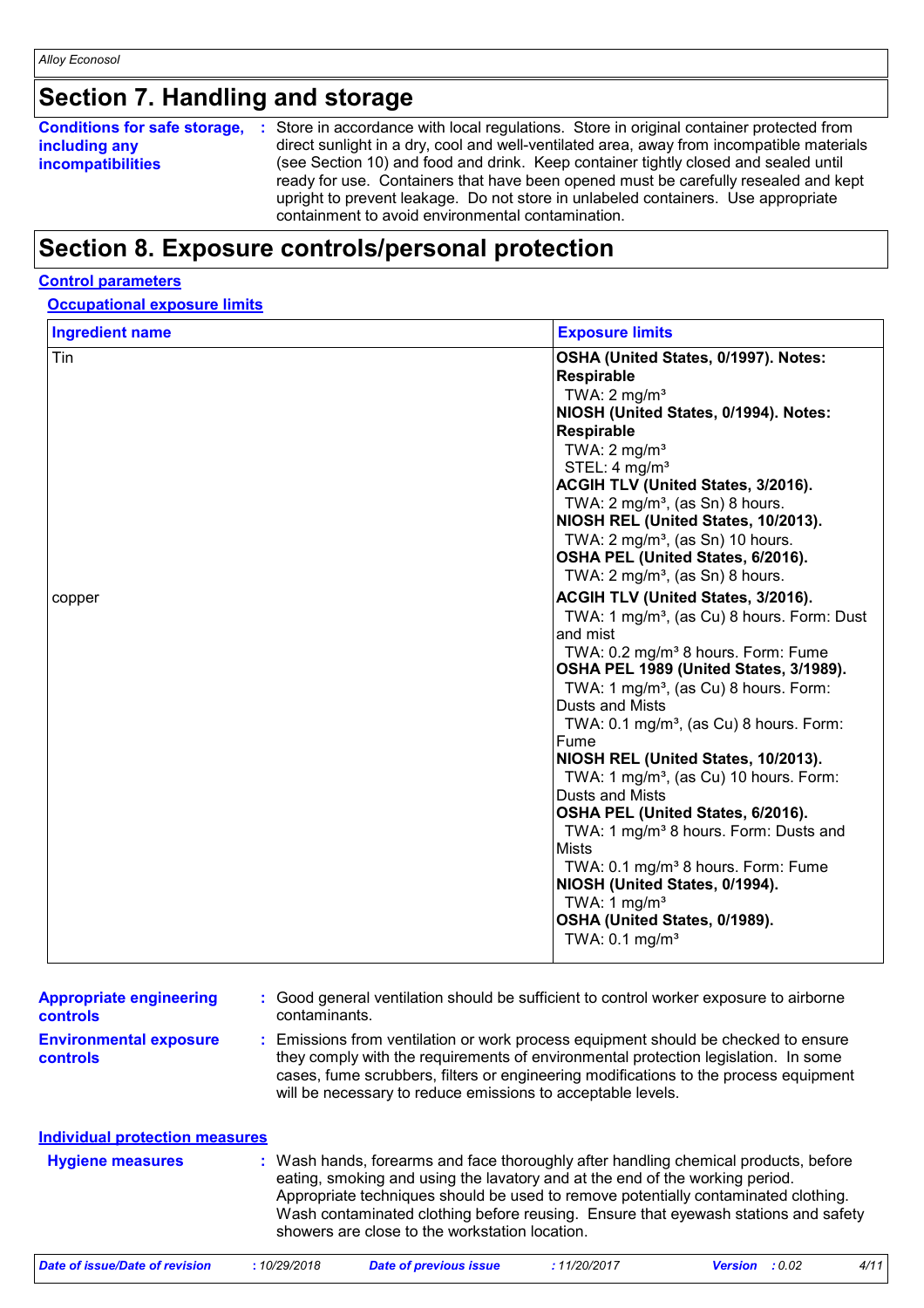### **Section 8. Exposure controls/personal protection**

| <b>Eye/face protection</b>    | : Safety eyewear complying with an approved standard should be used when a risk<br>assessment indicates this is necessary to avoid exposure to liquid splashes, mists,<br>gases or dusts. If contact is possible, the following protection should be worn, unless<br>the assessment indicates a higher degree of protection: safety glasses with side-<br>shields. |
|-------------------------------|--------------------------------------------------------------------------------------------------------------------------------------------------------------------------------------------------------------------------------------------------------------------------------------------------------------------------------------------------------------------|
| <b>Skin protection</b>        |                                                                                                                                                                                                                                                                                                                                                                    |
| <b>Hand protection</b>        | : Chemical-resistant, impervious gloves complying with an approved standard should be<br>worn at all times when handling chemical products if a risk assessment indicates this is<br>necessary.                                                                                                                                                                    |
| <b>Body protection</b>        | : Personal protective equipment for the body should be selected based on the task being<br>performed and the risks involved and should be approved by a specialist before<br>handling this product.                                                                                                                                                                |
| <b>Other skin protection</b>  | : Appropriate footwear and any additional skin protection measures should be selected<br>based on the task being performed and the risks involved and should be approved by a<br>specialist before handling this product.                                                                                                                                          |
| <b>Respiratory protection</b> | : Based on the hazard and potential for exposure, select a respirator that meets the<br>appropriate standard or certification. Respirators must be used according to a<br>respiratory protection program to ensure proper fitting, training, and other important<br>aspects of use.                                                                                |

### **Section 9. Physical and chemical properties**

| <b>Appearance</b>                                          |                                                                                                                                                                                                                                            |
|------------------------------------------------------------|--------------------------------------------------------------------------------------------------------------------------------------------------------------------------------------------------------------------------------------------|
| <b>Physical state</b>                                      | : Solid. [Metal alloy]                                                                                                                                                                                                                     |
| <b>Color</b>                                               | Silver-grey.                                                                                                                                                                                                                               |
| <b>Odor</b>                                                | Odorless.                                                                                                                                                                                                                                  |
| <b>Odor threshold</b>                                      | Not available.                                                                                                                                                                                                                             |
| pH                                                         | Not available.                                                                                                                                                                                                                             |
| <b>Melting point</b>                                       | Not available.                                                                                                                                                                                                                             |
| <b>Boiling point</b>                                       | Not available.                                                                                                                                                                                                                             |
| <b>Flash point</b>                                         | [Product does not sustain combustion.]                                                                                                                                                                                                     |
| <b>Evaporation rate</b>                                    | Not available.                                                                                                                                                                                                                             |
| <b>Flammability (solid, gas)</b>                           | Non-flammable in the presence of the following materials or conditions: open flames,<br>sparks and static discharge, heat, shocks and mechanical impacts, oxidizing materials<br>and reducing materials.<br>Massive metal is nonflammable. |
| Lower and upper explosive<br>(flammable) limits            | : Not available.                                                                                                                                                                                                                           |
| <b>Vapor pressure</b>                                      | Not available.                                                                                                                                                                                                                             |
| <b>Vapor density</b>                                       | Not available.                                                                                                                                                                                                                             |
| <b>Relative density</b>                                    | Not available.                                                                                                                                                                                                                             |
| <b>Solubility</b>                                          | Insoluble in the following materials: cold water.                                                                                                                                                                                          |
| <b>Solubility in water</b>                                 | Not available.                                                                                                                                                                                                                             |
| <b>Partition coefficient: n-</b><br>octanol/water          | : Not available.                                                                                                                                                                                                                           |
| <b>Auto-ignition temperature</b>                           | : Not available.                                                                                                                                                                                                                           |
| <b>Decomposition temperature</b>                           | : Not available.                                                                                                                                                                                                                           |
| <b>Viscosity</b>                                           | : Not available.                                                                                                                                                                                                                           |
| Flow time (ISO 2431)                                       | Not available.                                                                                                                                                                                                                             |
| <b>Molecular weight</b>                                    | Not applicable.                                                                                                                                                                                                                            |
| <b>Type of aerosol</b>                                     | Not applicable.                                                                                                                                                                                                                            |
| <b>Ignition distance</b>                                   | Not applicable.                                                                                                                                                                                                                            |
| <b>Enclosed space ignition -</b><br><b>Time equivalent</b> | : Not applicable.                                                                                                                                                                                                                          |

*Date of issue/Date of revision* **:** *10/29/2018 Date of previous issue : 11/20/2017 Version : 0.02 5/11*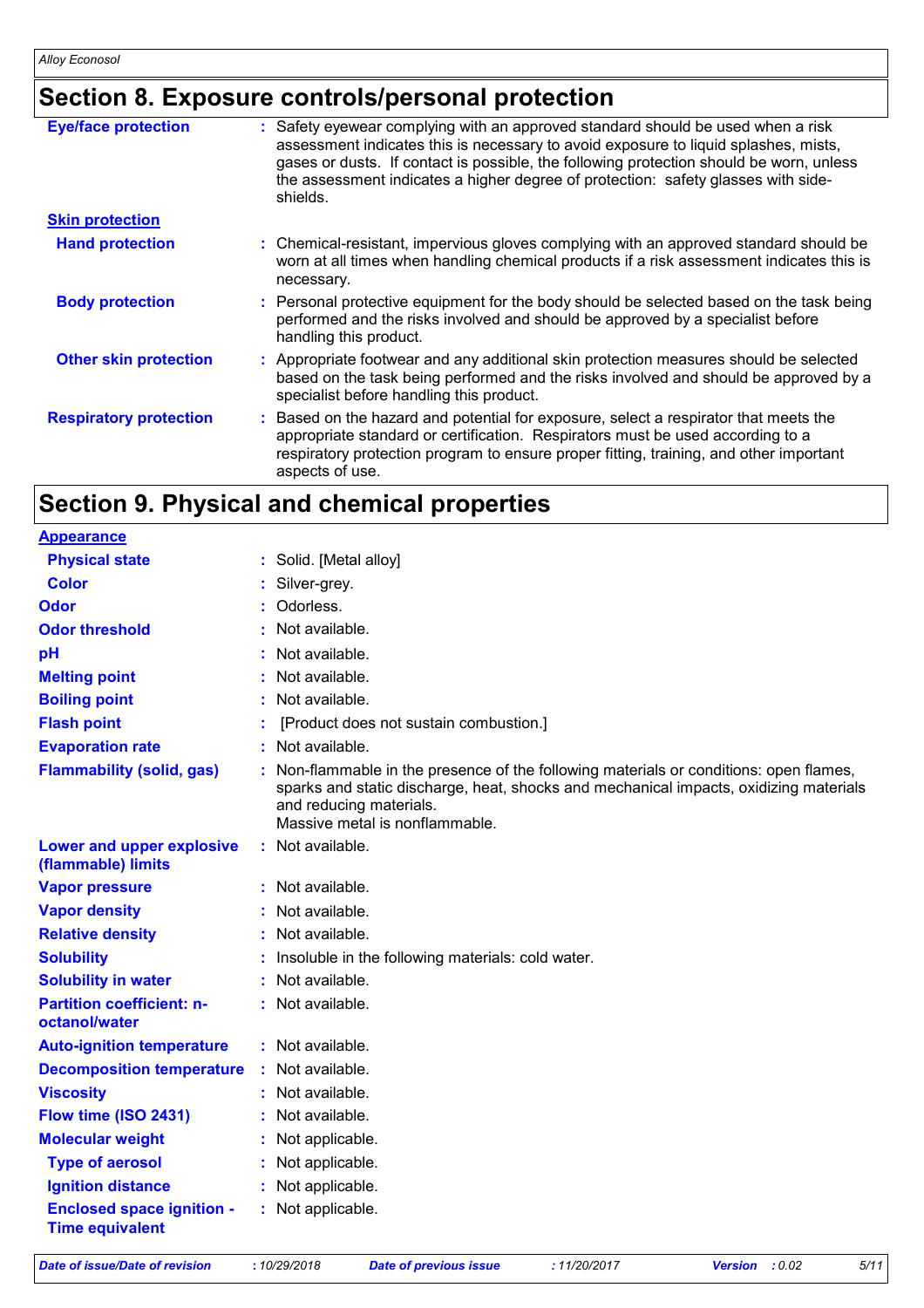### **Section 9. Physical and chemical properties**

| <b>Enclosed space ignition -</b><br><b>Deflagration density</b> | : Not applicable. |
|-----------------------------------------------------------------|-------------------|
| <b>Flame height</b>                                             | : Not applicable. |
| <b>Flame duration</b>                                           | : Not applicable. |

### **Section 10. Stability and reactivity**

| <b>Conditions to avoid</b><br>No specific data.<br><b>Incompatible materials</b><br>: No specific data.<br>: Under normal conditions of storage and use, hazardous decomposition products should<br><b>Hazardous decomposition</b><br>not be produced.<br>products | <b>reactions</b> |  |
|--------------------------------------------------------------------------------------------------------------------------------------------------------------------------------------------------------------------------------------------------------------------|------------------|--|
|                                                                                                                                                                                                                                                                    |                  |  |
|                                                                                                                                                                                                                                                                    |                  |  |
|                                                                                                                                                                                                                                                                    |                  |  |

### **Section 11. Toxicological information**

### **Information on toxicological effects**

**Acute toxicity**

Not available.

#### **Irritation/Corrosion**

Not available.

#### **Sensitization**

Not available.

#### **Mutagenicity**

Not available.

#### **Carcinogenicity**

Not available.

**Conclusion/Summary :** Overexposure to fumes may cause irritation to the respiratory tract, digestive system and to the eyes. Overexposure to tin oxide fumes may result in benigne pneumoconiosis (stannosis). Repeated and prolonged contact may cause skin irritation, dermatitis and/or an allergic skin reaction (sensitization) in susceptible individuals..

| <b>Date of issue/Date of revision</b>                              | :10/29/2018 | <b>Date of previous issue</b> | :11/20/2017 | : 0.02<br><b>Version</b> | 6/11 |
|--------------------------------------------------------------------|-------------|-------------------------------|-------------|--------------------------|------|
| Not available.                                                     |             |                               |             |                          |      |
| <b>Aspiration hazard</b>                                           |             |                               |             |                          |      |
| Not available.                                                     |             |                               |             |                          |      |
| Specific target organ toxicity (repeated exposure)                 |             |                               |             |                          |      |
| Specific target organ toxicity (single exposure)<br>Not available. |             |                               |             |                          |      |
| <b>Teratogenicity</b><br>Not available.                            |             |                               |             |                          |      |
|                                                                    |             |                               |             |                          |      |
| <b>Reproductive toxicity</b><br>Not available.                     |             |                               |             |                          |      |
|                                                                    |             |                               |             |                          |      |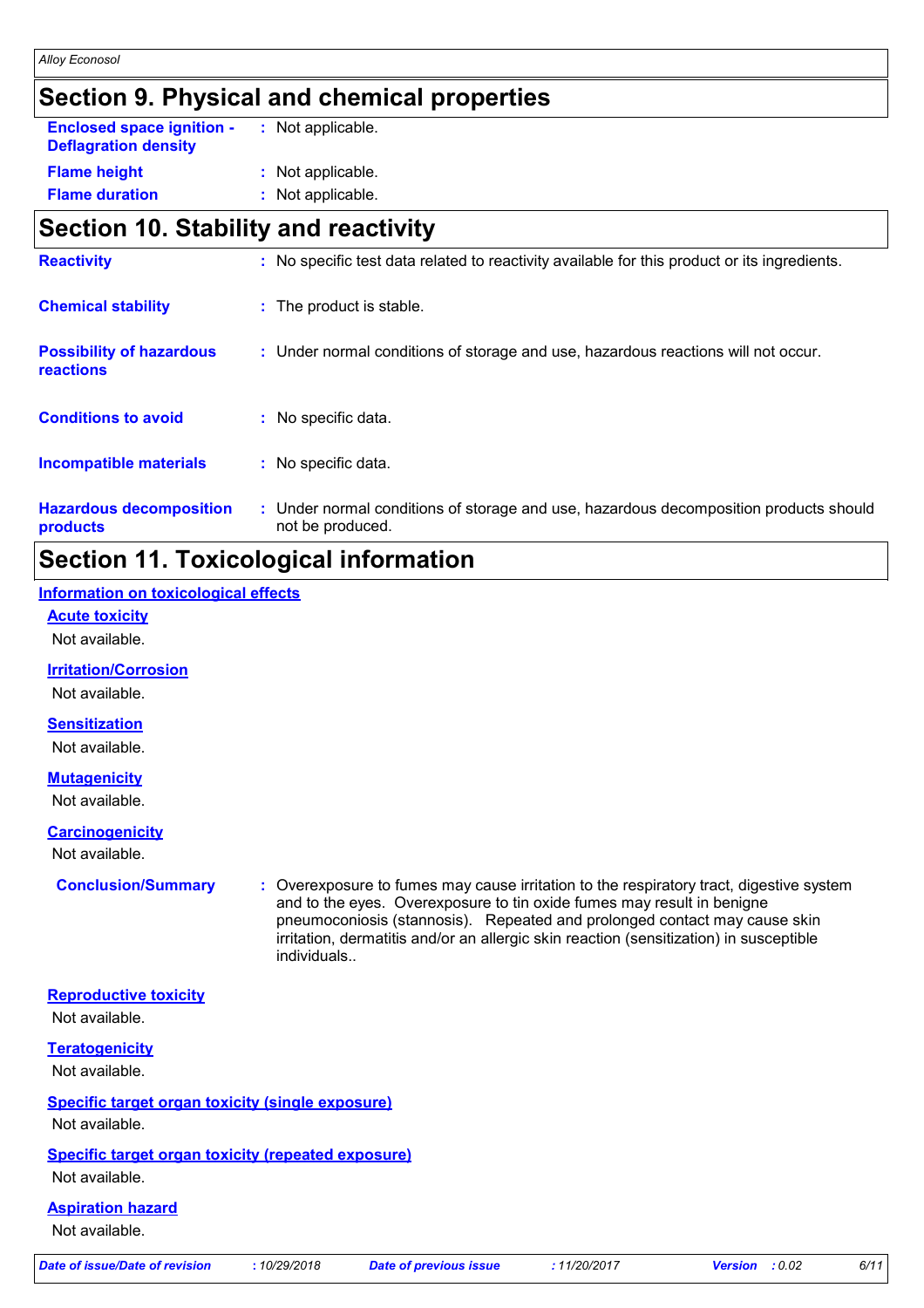### **Section 11. Toxicological information**

| <b>Information on the likely</b><br>routes of exposure | : Routes of entry not anticipated: Dermal.          |
|--------------------------------------------------------|-----------------------------------------------------|
| <b>Potential acute health effects</b>                  |                                                     |
| <b>Eye contact</b>                                     | : No known significant effects or critical hazards. |
| <b>Inhalation</b>                                      | : No known significant effects or critical hazards. |
| <b>Skin contact</b>                                    | : No known significant effects or critical hazards. |
| <b>Ingestion</b>                                       | : No known significant effects or critical hazards. |
|                                                        |                                                     |

|  |  |  |  | Symptoms related to the physical, chemical and toxicological characteristics |  |
|--|--|--|--|------------------------------------------------------------------------------|--|
|  |  |  |  |                                                                              |  |

| <b>Eye contact</b>  | : No specific data. |
|---------------------|---------------------|
| <b>Inhalation</b>   | : No specific data. |
| <b>Skin contact</b> | : No specific data. |
| <b>Ingestion</b>    | : No specific data. |

#### **Delayed and immediate effects and also chronic effects from short and long term exposure**

| <b>Short term exposure</b>              |                                                     |
|-----------------------------------------|-----------------------------------------------------|
| <b>Potential immediate</b><br>effects   | : Not available.                                    |
| <b>Potential delayed effects</b>        | $:$ Not available.                                  |
| <b>Long term exposure</b>               |                                                     |
| <b>Potential immediate</b><br>effects   | : Not available.                                    |
| <b>Potential delayed effects</b>        | : Not available.                                    |
| <b>Potential chronic health effects</b> |                                                     |
| Not available.                          |                                                     |
| General                                 | : No known significant effects or critical hazards. |
| <b>Carcinogenicity</b>                  | : No known significant effects or critical hazards. |
| <b>Mutagenicity</b>                     | : No known significant effects or critical hazards. |
| <b>Teratogenicity</b>                   | : No known significant effects or critical hazards. |
| <b>Developmental effects</b>            | : No known significant effects or critical hazards. |
| <b>Fertility effects</b>                | : No known significant effects or critical hazards. |

#### **Numerical measures of toxicity**

#### **Acute toxicity estimates**

Not available.

### **Section 12. Ecological information**

| Acute EC50 1100 µg/l Fresh water<br>Aquatic plants - Lemna minor<br>copper<br>Acute EC50 2.1 µg/l Fresh water<br>Daphnia - Daphnia longispina -<br>Juvenile (Fledgling, Hatchling,<br>Weanling)<br>Acute IC50 13 µg/l Fresh water<br>Algae - Pseudokirchneriella<br>subcapitata - Exponential growth<br>phase | <b>Exposure</b>    |
|---------------------------------------------------------------------------------------------------------------------------------------------------------------------------------------------------------------------------------------------------------------------------------------------------------------|--------------------|
|                                                                                                                                                                                                                                                                                                               | 4 days<br>48 hours |
|                                                                                                                                                                                                                                                                                                               | 72 hours           |
| Acute IC50 5.4 mg/l Marine water<br>Aquatic plants - Plantae -                                                                                                                                                                                                                                                | 72 hours           |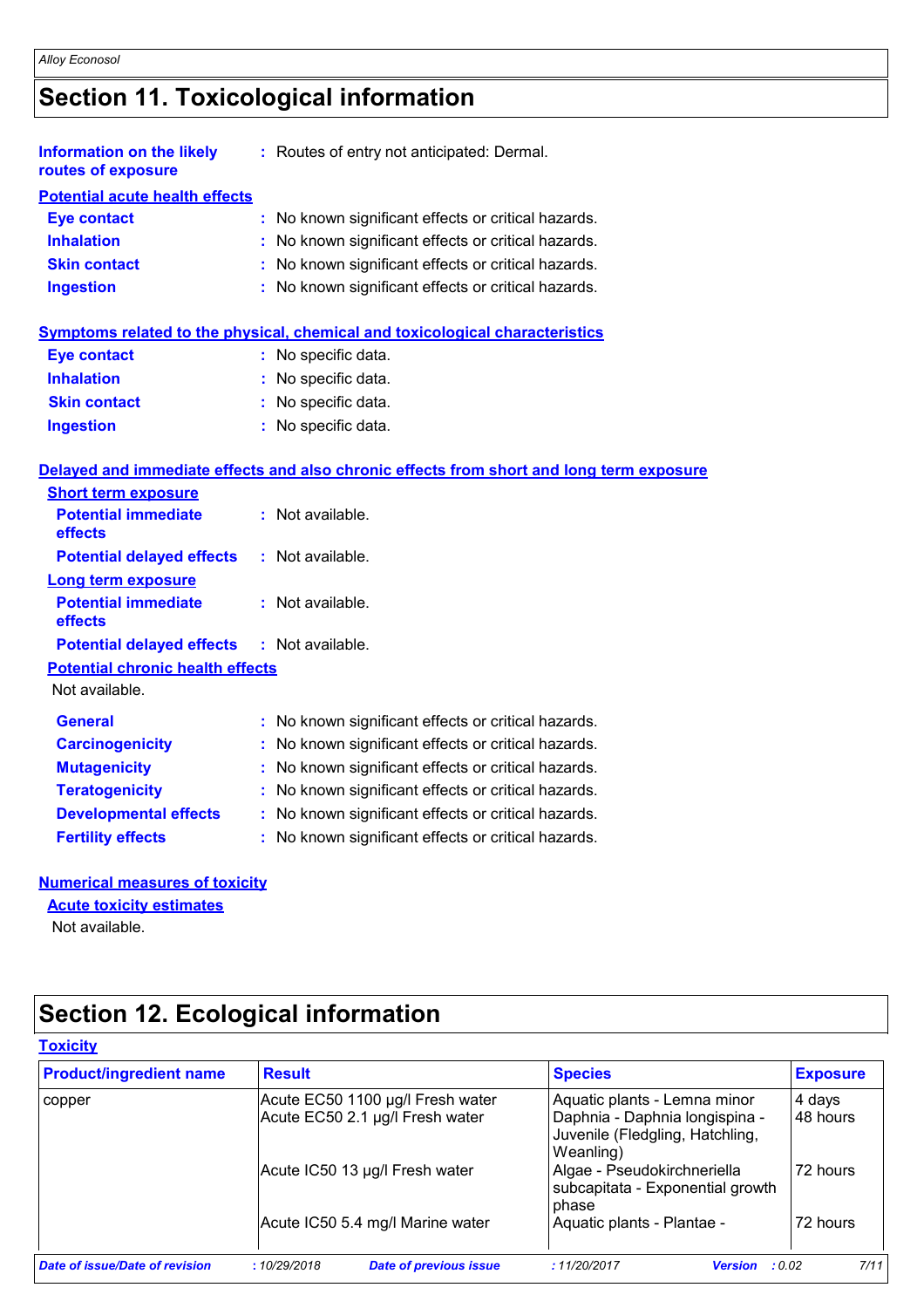### **Section 12. Ecological information**

| Exponential growth phase                                                                                                                                                                                                                                       |                          |
|----------------------------------------------------------------------------------------------------------------------------------------------------------------------------------------------------------------------------------------------------------------|--------------------------|
| Crustaceans - Amphipoda - Adult                                                                                                                                                                                                                                | 48 hours                 |
| Fish - Periophthalmus waltoni -<br>Adult                                                                                                                                                                                                                       | 96 hours                 |
| Algae - Nitzschia closterium -                                                                                                                                                                                                                                 | 72 hours                 |
| Aquatic plants - Ceratophyllum<br>demersum                                                                                                                                                                                                                     | 3 days                   |
| Crustaceans - Cambarus bartonii<br>- Mature                                                                                                                                                                                                                    | 21 days                  |
| Daphnia - Daphnia magna                                                                                                                                                                                                                                        | 21 days                  |
| Fish - Oreochromis niloticus -<br>Juvenile (Fledgling, Hatchling,<br>Weanling)                                                                                                                                                                                 | 6 weeks                  |
| Acute LC50 0.072 µg/l Marine water<br>Acute LC50 7.56 µg/l Marine water<br>Chronic NOEC 2.5 µg/l Marine water<br>Chronic NOEC 7 mg/l Fresh water<br>Chronic NOEC 0.02 mg/l Fresh water<br>Chronic NOEC 2 µg/l Fresh water<br>Chronic NOEC 0.8 µg/l Fresh water | Exponential growth phase |

#### **Persistence and degradability**

Not available.

#### **Bioaccumulative potential**

Not available.

#### **Mobility in soil**

| <b>Soil/water partition</b> | : Not available. |
|-----------------------------|------------------|
| <b>coefficient (Koc)</b>    |                  |

**Other adverse effects** : No known significant effects or critical hazards.

### **Section 13. Disposal considerations**

The generation of waste should be avoided or minimized wherever possible. Disposal of this product, solutions and any by-products should at all times comply with the requirements of environmental protection and waste disposal legislation and any regional local authority requirements. Dispose of surplus and non-recyclable products via a licensed waste disposal contractor. Waste should not be disposed of untreated to the sewer unless fully compliant with the requirements of all authorities with jurisdiction. Waste packaging should be recycled. Incineration or landfill should only be considered when recycling is not feasible. This material and its container must be disposed of in a safe way. Empty containers or liners may retain some product residues. Avoid dispersal of spilled material and runoff and contact with soil, waterways, drains and sewers. **Disposal methods :**

### **Section 14. Transport information**

| Not regulated.<br>Not regulated. | Not regulated. | Not regulated. |                              |                                                                               |
|----------------------------------|----------------|----------------|------------------------------|-------------------------------------------------------------------------------|
|                                  |                |                | Not regulated.               | Not regulated.                                                                |
|                                  |                |                |                              |                                                                               |
|                                  |                |                |                              |                                                                               |
|                                  |                |                | $\qquad \qquad \blacksquare$ | -                                                                             |
| No.                              | No.            | No.            | No.                          | No.                                                                           |
|                                  |                |                |                              | :10/29/2018<br><b>Date of previous issue</b><br>:11/20/2017<br><b>Version</b> |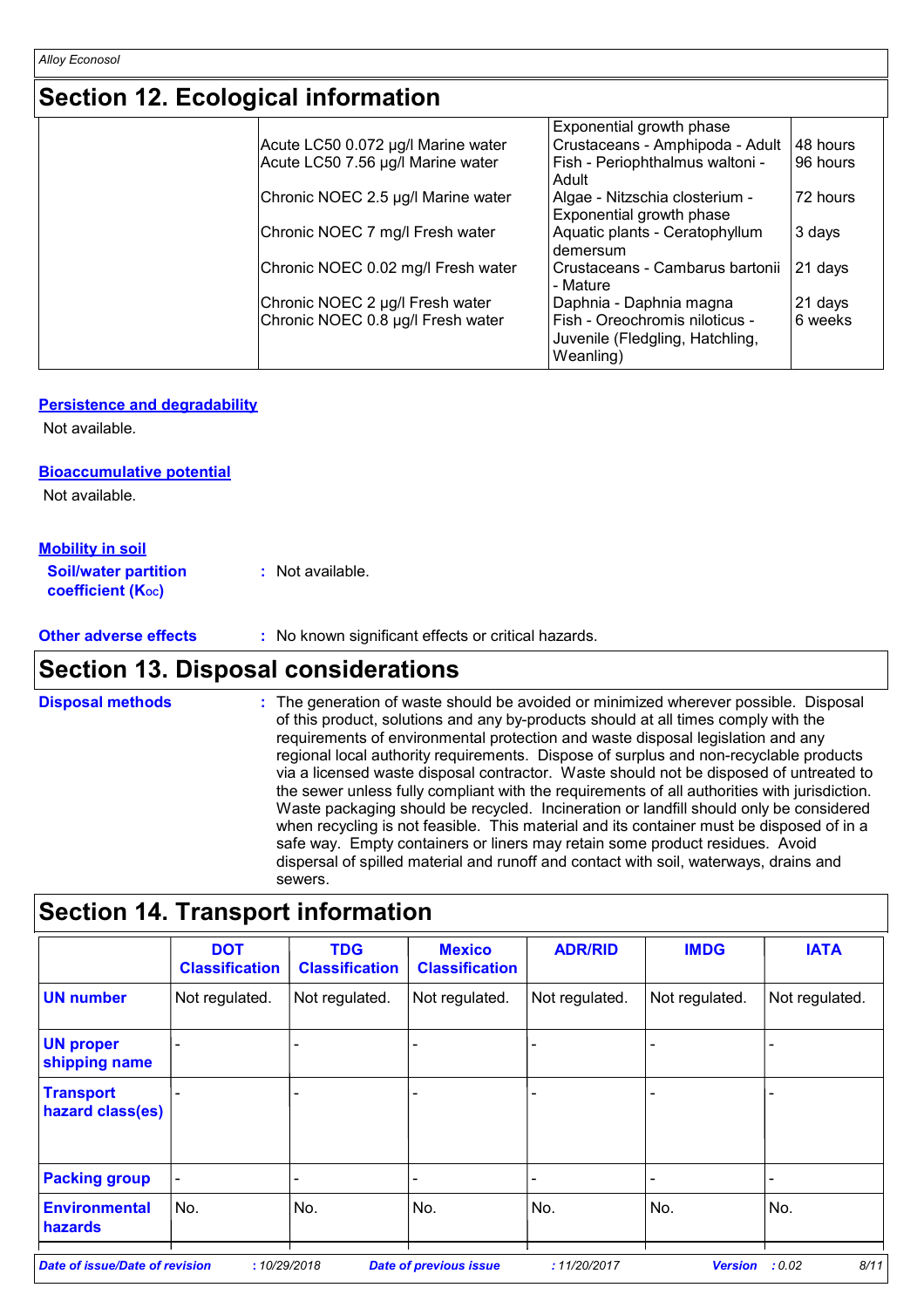| Alloy Econosol                           |  |  |  |
|------------------------------------------|--|--|--|
| <b>Section 14. Transport information</b> |  |  |  |
| <b>Additional</b><br><b>Information</b>  |  |  |  |

#### **Special precautions for user Transport within user's premises:** always transport in closed containers that are **:** upright and secure. Ensure that persons transporting the product know what to do in the event of an accident or spillage.

| <b>Transport in bulk according : Not available.</b> |  |  |
|-----------------------------------------------------|--|--|
| to Annex II of MARPOL and                           |  |  |
| the <b>IBC</b> Code                                 |  |  |

### **Section 15. Regulatory information**

| <b>U.S. Federal regulations</b> |  | <b>United States inventory (TSCA 8b)</b> : All components are listed or exempted. |  |
|---------------------------------|--|-----------------------------------------------------------------------------------|--|
|                                 |  |                                                                                   |  |

| <b>Clean Air Act Section 112 : Listed</b><br>(b) Hazardous Air<br><b>Pollutants (HAPs)</b> |              |
|--------------------------------------------------------------------------------------------|--------------|
| <b>Clean Air Act Section 602</b><br><b>Class I Substances</b>                              | : Not listed |
| <b>Clean Air Act Section 602</b><br><b>Class II Substances</b>                             | : Not listed |
| <b>DEA List I Chemicals</b><br>(Precursor Chemicals)                                       | : Not listed |
| <b>DEA List II Chemicals</b><br><b>(Essential Chemicals)</b>                               | : Not listed |

#### **SARA 302/304**

#### **Composition/information on ingredients**

|                |               |               | <b>SARA 302 TPQ</b> |                          | <b>SARA 304 RQ</b> |           |
|----------------|---------------|---------------|---------------------|--------------------------|--------------------|-----------|
| <b>Name</b>    | $\frac{9}{6}$ | $ EHS $ (lbs) |                     | (gallons)                | (lbs)              | (gallons) |
| red phosphorus | ' ≤0. .       | Yes.          | 100                 | $\overline{\phantom{0}}$ |                    | -         |

**SARA 304 RQ :** 151515.2 lbs / 68787.9 kg

#### **SARA 311/312**

**Classification :** Not applicable.

#### **Composition/information on ingredients**

No products were found.

#### **SARA 313**

|                                           | <b>Product name</b> | <b>CAS number</b> | $\frac{9}{6}$ |
|-------------------------------------------|---------------------|-------------------|---------------|
| <b>Form R - Reporting</b><br>requirements | copper              | 7440-50-8         | '≤3           |
| <b>Supplier notification</b>              | copper              | 7440-50-8         | '≤3           |

SARA 313 notifications must not be detached from the SDS and any copying and redistribution of the SDS shall include copying and redistribution of the notice attached to copies of the SDS subsequently redistributed.

### **State regulations**

| <b>Massachusetts</b>             | : The following components are listed: TIN; COPPER      |
|----------------------------------|---------------------------------------------------------|
| <b>New York</b>                  | : The following components are listed: Copper           |
| <b>New Jersey</b>                | : The following components are listed: TIN; COPPER      |
| Pennsylvania                     | : The following components are listed: TIN; COPPER FUME |
| <b>International requlations</b> |                                                         |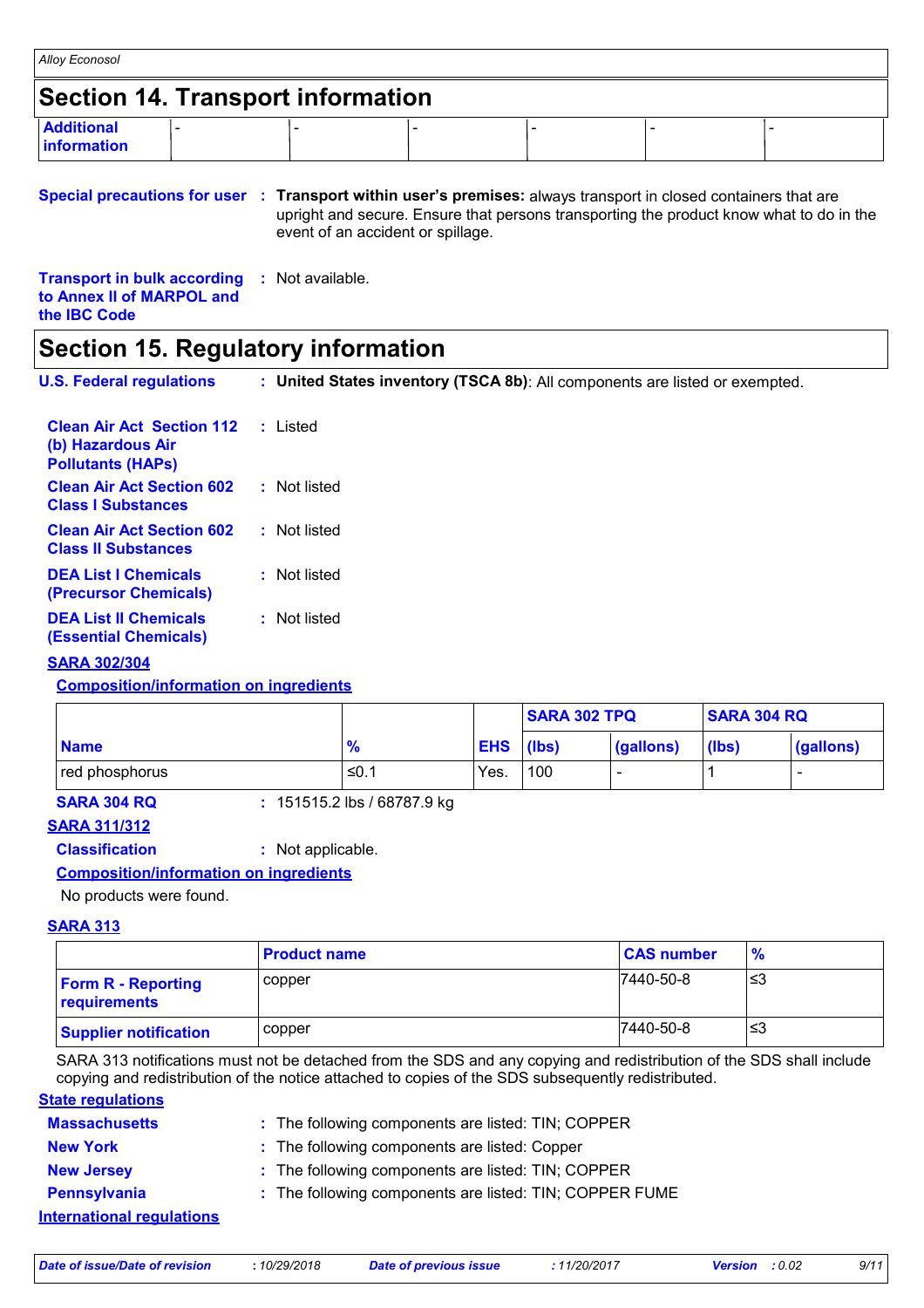### **Section 15. Regulatory information**

| <b>Chemical Weapon Convention List Schedules I, II &amp; III Chemicals</b><br>Not listed. |                                                                                    |  |  |  |  |  |  |
|-------------------------------------------------------------------------------------------|------------------------------------------------------------------------------------|--|--|--|--|--|--|
| <b>Montreal Protocol (Annexes A, B, C, E)</b><br>Not listed.                              |                                                                                    |  |  |  |  |  |  |
| <b>Stockholm Convention on Persistent Organic Pollutants</b><br>Not listed.               |                                                                                    |  |  |  |  |  |  |
| Not listed.                                                                               | <b>Rotterdam Convention on Prior Informed Consent (PIC)</b>                        |  |  |  |  |  |  |
| <b>UNECE Aarhus Protocol on POPs and Heavy Metals</b><br>Not listed.                      |                                                                                    |  |  |  |  |  |  |
| <b>International lists</b>                                                                |                                                                                    |  |  |  |  |  |  |
| <b>National inventory</b>                                                                 |                                                                                    |  |  |  |  |  |  |
| <b>Australia</b>                                                                          | : All components are listed or exempted.                                           |  |  |  |  |  |  |
| <b>Canada</b>                                                                             | All components are listed or exempted.                                             |  |  |  |  |  |  |
| <b>China</b>                                                                              | All components are listed or exempted.                                             |  |  |  |  |  |  |
| <b>Europe</b>                                                                             | All components are listed or exempted.                                             |  |  |  |  |  |  |
| <b>Japan</b>                                                                              | Japan inventory (ENCS): Not determined.<br>Japan inventory (ISHL): Not determined. |  |  |  |  |  |  |
| <b>Malaysia</b>                                                                           | All components are listed or exempted.                                             |  |  |  |  |  |  |
| <b>New Zealand</b>                                                                        | : All components are listed or exempted.                                           |  |  |  |  |  |  |
| <b>Philippines</b>                                                                        | : All components are listed or exempted.                                           |  |  |  |  |  |  |
| <b>Republic of Korea</b>                                                                  | All components are listed or exempted.                                             |  |  |  |  |  |  |
| <b>Taiwan</b>                                                                             | : All components are listed or exempted.                                           |  |  |  |  |  |  |
| <b>Turkey</b>                                                                             | : All components are listed or exempted.                                           |  |  |  |  |  |  |

### **Section 16. Other information**

#### **Hazardous Material Information System (U.S.A.)**



**Caution: HMIS® ratings are based on a 0-4 rating scale, with 0 representing minimal hazards or risks, and 4 representing significant hazards or risks Although HMIS® ratings are not required on SDSs under 29 CFR 1910. 1200, the preparer may choose to provide them. HMIS® ratings are to be used with a fully implemented HMIS® program. HMIS® is a registered mark of the National Paint & Coatings Association (NPCA). HMIS® materials may be purchased exclusively from J. J. Keller (800) 327-6868.**

**The customer is responsible for determining the PPE code for this material.**

**National Fire Protection Association (U.S.A.)**



**Reprinted with permission from NFPA 704-2001, Identification of the Hazards of Materials for Emergency Response Copyright ©1997, National Fire Protection Association, Quincy, MA 02269. This reprinted material is not the complete and official position of the National Fire Protection Association, on the referenced subject which is represented only by the standard in its entirety.**